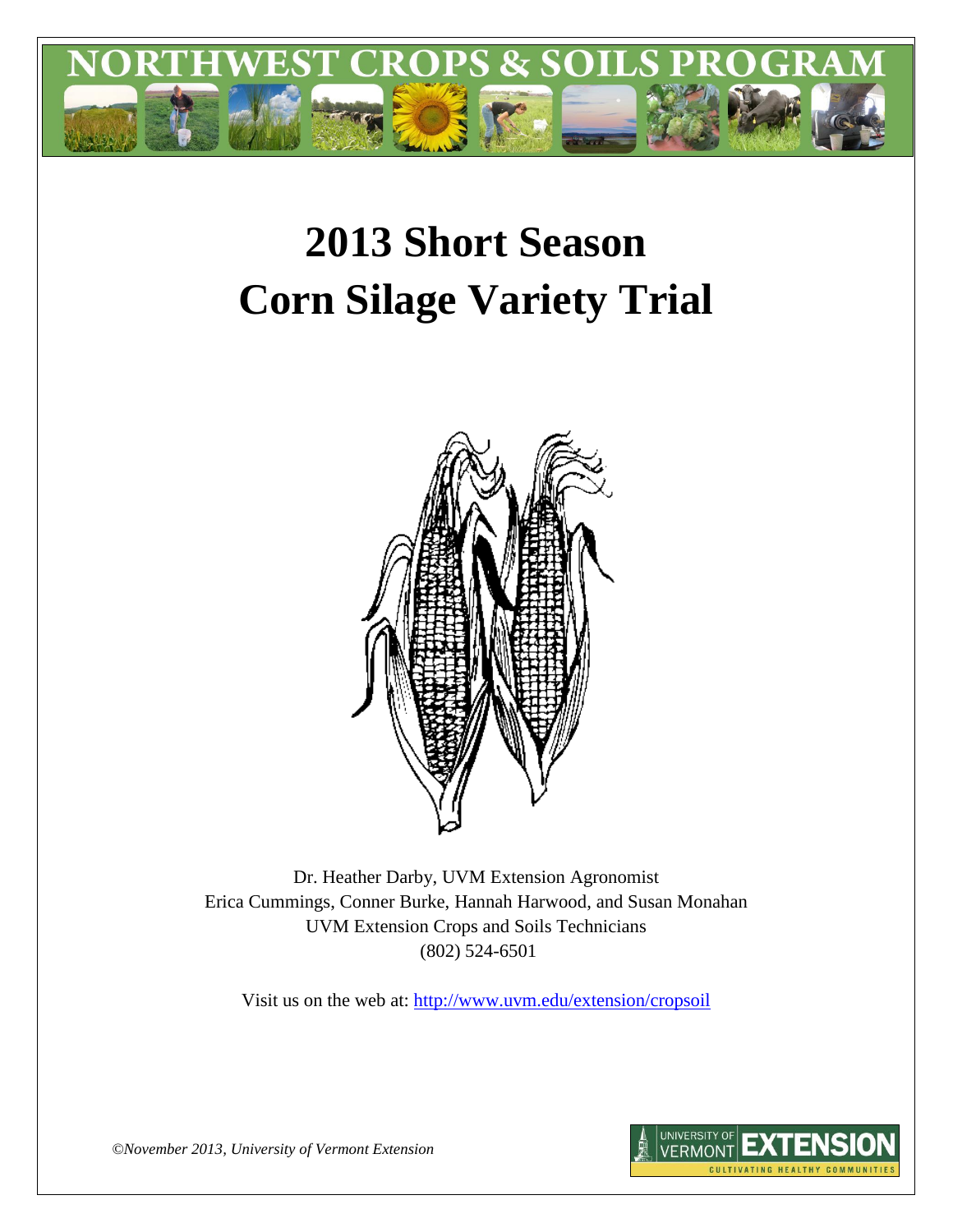### **2013 SHORT SEASON CORN SILAGE VARIETY TRIAL Heather Darby, University of Vermont Extension [heather.darby\[at\]uvm.edu](mailto:heather.darby@uvm.edu?subject=2012%20Short%20Season%20Corn%20Report)**

In 2013, the University of Vermont Extension Northwest Crops and Soils Team evaluated yield and quality of short season corn silage varieties at Borderview Research Farm in Alburgh, VT. While short season corn is an obvious choice in areas that accumulate fewer Growing Degree Days (GDDs), it also has a place in longer season areas. Past UVM Extension variety trials have shown that many shorter season corn varieties can have comparable yield and quality to longer season corn. Growing a shorter season variety can also provide other benefits such as an earlier harvest allowing for more time in the fall for planting of cover crops and manure applications. It is important to remember that the data presented in this report is from a single year. Hybrid-performance data from additional tests over several years should be compared before making varietal selections.

## **MATERIALS AND METHODS**

Several seed companies submitted varieties for evaluation. Companies and contact names are listed in Table 1. Twenty-seven corn varieties were evaluated, ranging in relative maturity (RM) from 79 to 99 days. Specific varieties, their traits, and RM are listed in Table 2.

| rabic refunctionality companies and local contact information. |                       |                |                |                   |
|----------------------------------------------------------------|-----------------------|----------------|----------------|-------------------|
| <b>Dekalb/Monsanto</b>                                         | <b>Mycogen</b>        | <b>Pioneer</b> | <b>Seedway</b> | <b>T.A. Seeds</b> |
| Klaus Busch                                                    | Claude Fortin         | Jacob Bourdeau | Ed Schillawski | Cory Chelko       |
| <b>Territory Sales</b>                                         | <b>District Sales</b> | Bourdeau Bros. | 3442 Rt. 22A   | 39 Seeds lane     |
| Manager                                                        | Manager               | Sheldon, VT    | Shoreham, VT   | Jersey Shore, PA  |
| Knox, NY                                                       | Highgate, VT          | 802-933-2277   | 802-897-2281   | 866-813-SEED      |
| 518-320-2462                                                   | 802-363-2803          |                |                |                   |

#### **Table 1. Participating companies and local contact information.**

#### **Table 2. Short season silage corn varieties evaluated in Alburgh, VT.**

| <b>Company</b> | Hybrid                          | <b>RM</b> (Days) | <b>Traits</b>                               |
|----------------|---------------------------------|------------------|---------------------------------------------|
| Dekalb         | <b>DKC36-30</b>                 | 86               | <b>GENVT2P</b>                              |
| Dekalb         | DKC43-10                        | 93               | <b>GENVT2P</b>                              |
| Dekalb         | <b>DKC43-48</b>                 | 93               | <b>GENVT2P</b>                              |
| Dekalb         | DKC44-13                        | 94               | <b>SSX</b>                                  |
| Mycogen        | 2H079                           | 79               | <b>HXI/LL</b>                               |
| Mycogen        | X13004XR                        | 80               | Herculex Xtra                               |
| Mycogen        | 2R158                           | 83               | SSX/LL/RR2                                  |
| Mycogen        | F <sub>2</sub> F <sub>298</sub> | 88               | HXI/LL/RR2                                  |
| Mycogen        | <b>TMF2Q298</b>                 | 89               | <b>SSX/LL/RR</b>                            |
| Mycogen        | X12301S3                        | 91               | <b>SSX/RR</b>                               |
| Mycogen        | F <sub>2F</sub> 343             | 92               | RR <sub>2</sub>                             |
| Mycogen        | X12309GH                        | 93               | Agrisure corn borer, RR/LL<br>and root worm |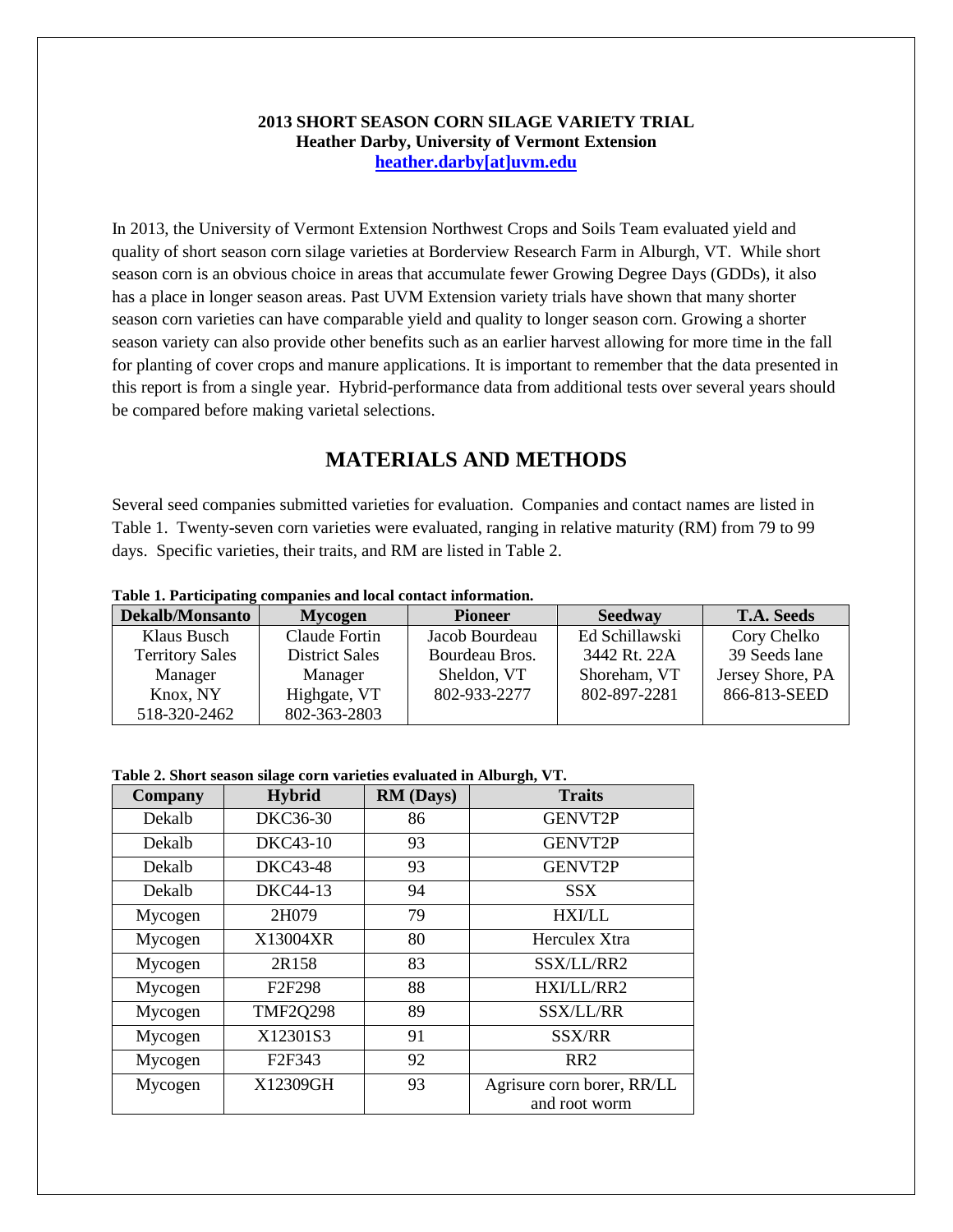| Mycogen    | X13432S3R1                      | 93    | <b>SmartStax</b>        |
|------------|---------------------------------|-------|-------------------------|
| Mycogen    | X13322GM                        | 94    | Agrisure 3000GT         |
| Mycogen    | F <sub>2</sub> F <sub>387</sub> | 95    | HXI/LL/RR2              |
| Mycogen    | <b>TMF2Q427</b>                 | 96    | SSX/LL/RR2              |
| Pioneer    | P9690AM                         | 93    | AM/LL/RM                |
| Pioneer    | P9917AMX                        | 93    | <b>AMX/LL/RR2</b>       |
| Seedway    | SW2901L                         | 86    | Leafy                   |
| Seedway    | <b>SW2184RR</b>                 | 83    | R <sub>R</sub>          |
| Seedway    | SW3937                          | 94-96 | <b>Conventional BMR</b> |
| Seedway    | SW3804RR                        | 95-97 | R <sub>R</sub>          |
| T.A. Seeds | TA290-31                        | 89    | GT/LL/BL/CB/RW          |
| T.A. Seeds | TA304-02ND                      | 89    | R <sub>R</sub>          |
| T.A. Seeds | TA33322DRR1B                    | 91    | <b>GENVT2P</b>          |
| T.A. Seeds | TA370-30                        | 92    | Viptera 3110            |
| T.A. Seeds | TA451-31                        | 95    | GT/LL/BL/CB/RW          |

Agrisure 3000GT - With corn borer and corn rootworm control, the Agrisure® 3000GT triple stack provides the ultimate in yield protection plus the flexibility to choose weed management practices that meet individual needs. It provides hybrids with excellent tolerance to in-season applications of glyphosate and glufosinate herbicides and protects against corn borer and corn rootworm.

AM - Optimum® AcreMax® Insect Protection system with YGCB, HX1, LL, RR2. Contains a single-bag integrated refuge solution for aboveground insects.

AMX - Optimum® AcreMax® Xtra Insect Protection system with YGCB, HXX, LL, RR2. Contains a single-bag integrated refuge solution for above- and below-ground insects.

BMR – Brown mid-rib, a naturally occurring gene.

GENVT2P - Genuity® VT Double PRO™ provides protection against corn earworm and other ear-feeding insects as well as fall armyworm, European corn borer, and corn earworm GT – Glyphosate herbicide (Roundup®, Touchdown®) tolerant.

HXI – Herculex I® provides protection against above-ground pests such as European corn borer, Western bean cutworm and black cutworm. Herculex Xtra - Herculex® XTRA (HXX) insect protection offers a complete spectrum of in-plant above- and below- ground insect control, by combining the Herculex I and Herculex RW traits. Herculex XTRA provides consistent, season-long control of corn rootworms. Leafy - Conventional hybrid.

LL – Glufosinate-ammonium herbicide (LibertyLink®) tolerant.

RR – Roundup Ready corn is glyphosate herbicide (Roundup®) tolerant.

 $RR2 - Roundup$  Ready corn is glyphosate herbicide (Roundup®, Touchdown®) tolerant.

SSX – SmartStax corn provides a broad spectrum of insect control, using multiple modes of action, as well as glyphosate herbicide (Roundup Ready®, Touchdown®) and glufosinate-ammonium (LibertyLink®) tolerance.

Argisure Viptera 3110 - The Agrisure Viptera® 3110 trait stack delivers unparalleled control of above-ground insects for growers who do not need to manage for corn rootworm.

The soil type at the Alburgh location was a Benson rocky silt loam (Table 3). The seedbed was spring disked followed by spike tooth harrow. The previous crop was sunflower. Starter fertilizer (10-20-20) was applied at a rate of 200 lbs per acre. Plots were 30' long and consisted of two 30-inch rows. They were planted with a John Deere 1750 planter on 14-May. The seeding rate was 34,000 seeds per acre. The plot design was a randomized complete block with three replications. Treatments were twenty-seven varieties. On 6-Jun Lumax (S-metolachlor, atrazine, and mesotrione) was sprayed at 3 quarts per acre and .33 oz. of Accent (Nicosulfuron) was sprayed at per acre for post emergence for weed control. Urea was side-dressed at a rate of 200 lbs per acre on 20-Jun, when the corn was at the V6 growth stage. Prior to corn harvest the severity of plant disease was recorded based on a visual rating of  $a\,0 - 10$  scale, where 0 indicates no disease and 10 indicates severe infection. On 25-Sep the corn was harvested with a John Deere 2-row chopper, and the forage wagon was weighed on a scale. A subsample of the harvested material was collected, dried, ground, and then analyzed at the University of Vermont's Testing Laboratory, Burlington, VT, for quality analysis. Dry matter yields were calculated and then adjusted to 35% dry matter.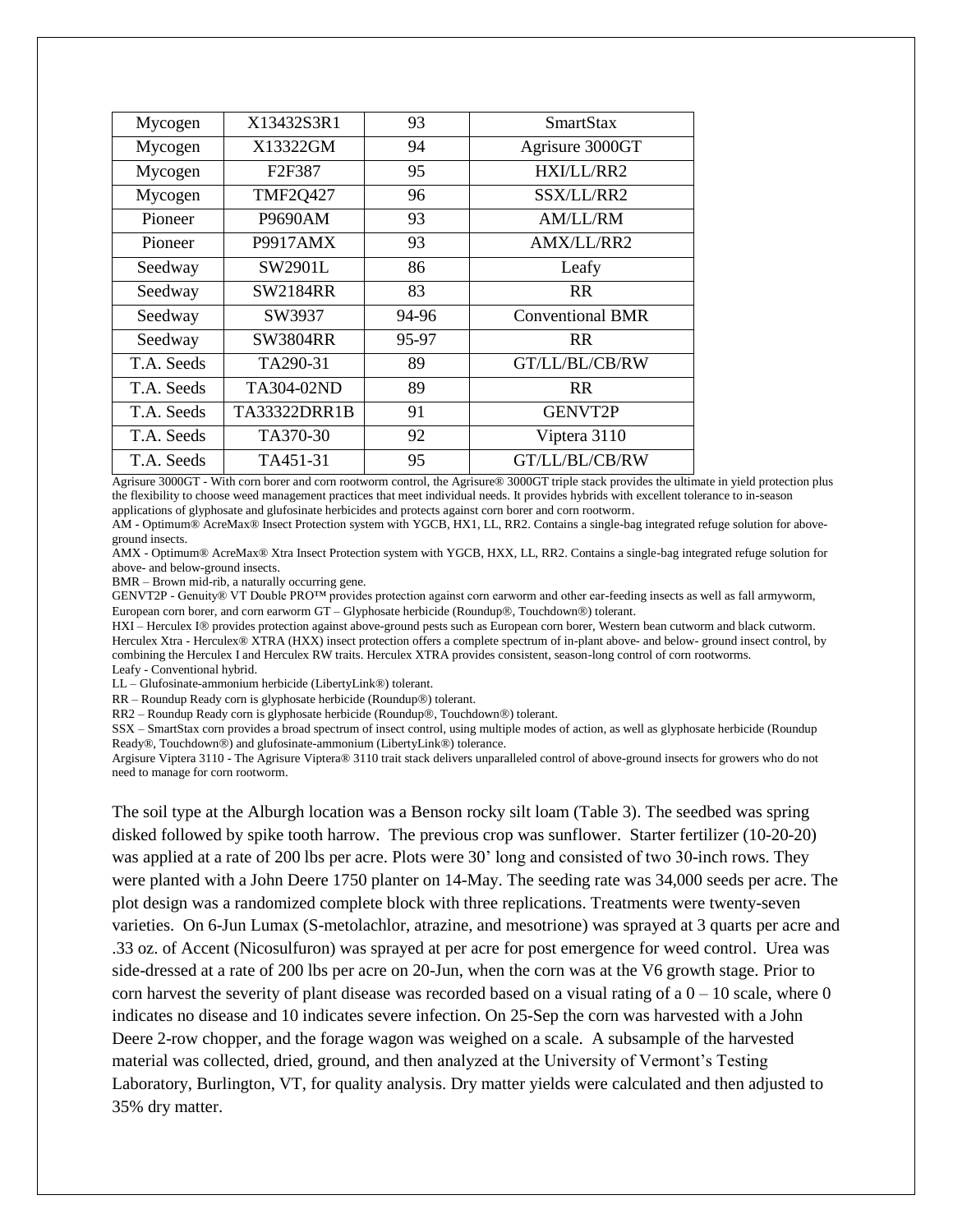|                    | <b>Borderview Research Farm</b> |
|--------------------|---------------------------------|
|                    | Alburgh, VT                     |
| Soil type          | Rocky silt loam                 |
| Previous crop      | Sunflower                       |
| Row width (in.)    | 30                              |
| Planting date      | $14$ -May                       |
| Harvest date       | $25-Sep$                        |
| Tillage operations | Spring disk, spike tooth harrow |
| Starter fertilizer | 200 lbs $ac^{-1}$ 10-20-20      |
| <b>Sidedress</b>   | $200$ lbs ac <sup>-1</sup> Urea |

| Table 3. 2013 short season corn trial specifics for Alburgh, VT. |  |  |
|------------------------------------------------------------------|--|--|
|------------------------------------------------------------------|--|--|

Silage quality was analyzed using the FOSS NIRS (near infrared reflectance spectroscopy) DS2500 Feed and Forage analyzer. Dried and coarsely ground plot samples were brought to the lab where they were reground using a cyclone sample mill (1mm screen) from the UDY Corporation. The samples were then analyzed using the FOSS NIRS DS2500 for crude protein (CP), starch, acid detergent fiber (ADF), neutral detergent fiber (NDF), 30-hour digestible NDF (NDFD), non-structural carbohydrates (NSC), total digestible nutrients (TDN), and milk per ton. Mixtures of true proteins, composed of amino acids, and nonprotein nitrogen make up the CP content of forages. The bulky characteristics of forage come from fiber. Forage feeding values are negatively associated with fiber since the less digestible portions of plants are contained in the fiber fraction. The detergent fiber analysis system separates forages into two parts: cell contents, which include sugars, starches, proteins, nonprotein nitrogen, fats and other highly digestible compounds; and the less digestible components found in the fiber fraction. The total fiber content of forage is contained in the neutral detergent fiber (NDF). Chemically, this fraction includes cellulose, hemicellulose, and lignin. Because of these chemical components and their association with the bulkiness of feeds, NDF is closely related to feed intake and rumen fill in cows. Recently, forage testing laboratories have begun to evaluate forages for NDF digestibility (NDFD). NDFD is the % of NDF that is digestible in 30 hours. Evaluation of forages and other feedstuffs for NDFD is being conducted to aid prediction of feed energy content and animal performance. Research has demonstrated that lactating dairy cows will eat more dry matter and produce more milk when fed forages with optimum NDFD. Forages with increased NDFD will result in higher energy values and, perhaps more importantly, increased forage intakes. Forage NDFD can range from 20 – 80% NDF.

Net energy of lactation ( $NE<sub>L</sub>$ ) is calculated based on concentrations of NDF and ADF. NE<sub>L</sub> can be used as a tool to determine the quality of a ration, but should not be considered the sole indicator of the quality of a feed, as NE<sup>L</sup> is affected by the quantity of a cow's dry matter intake, the speed at which her ration is consumed, the contents of the ration, feeding practices, the level of her production, and many other factors. Most labs calculate  $NE<sub>L</sub>$  at an intake of three times maintenance. Starch can also have an effect on  $NE<sub>L</sub>$ , where the greater the starch content, the higher the  $NE<sub>L</sub>$  (measured in Mcal per pound of silage), up to a certain point. High grain corn silage can have average starch values exceeding 40%, although levels greater than 30% are not considered to affect energy content, and might in fact have a negative impact on digestion. Starch levels vary from field to field, depending on growing conditions and variety.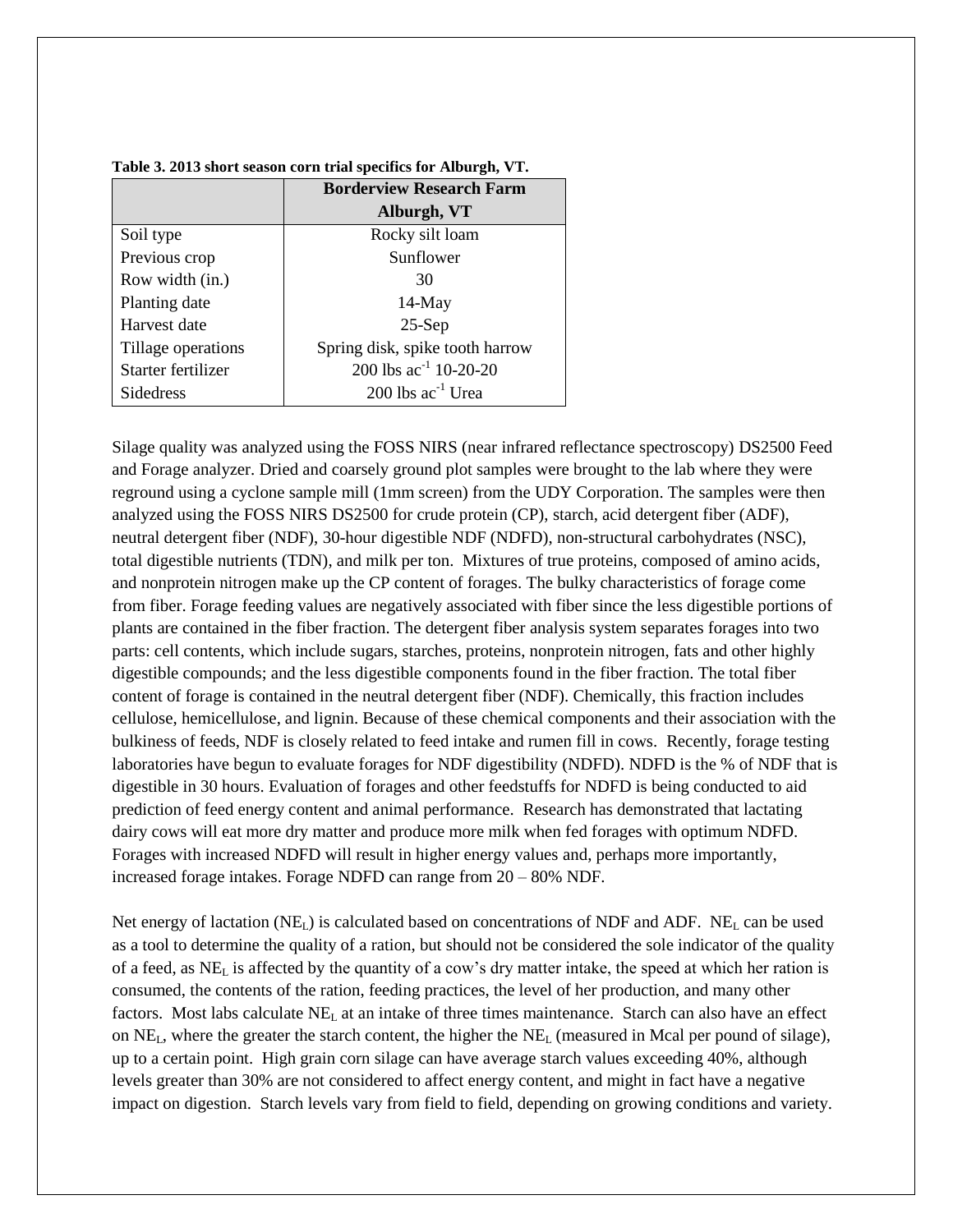Non-structural Carbohydrate (NSC) are simple carbohydrates, such as starches and sugars, stored inside the cell that can be rapidly and easily digested by the animal. NSC is considered to serve as a readily available energy source and should be in the 30-40% range, on a dry matter basis.

Total digestible nutrients (TDN) report the percentage of digestible material in silage. Total digestible nutrients are calculated from ADF and express the differences in digestible material between silages.

Milk per ton measures the pounds of milk that could be produced from a ton of silage. This value is generated by approximating a balanced ration meeting animal energy, protein, and fiber needs based on silage quality. The value is based on a standard cow weight and level of milk production. Milk per acre is calculated by multiplying the milk per ton value by silage dry matter yield. Therefore, milk per ton is an overall indicator of forage quality and milk per acre an indicator of forage yield and quality. Milk per ton and milk per acre calculations provide relative rankings of forage samples, but should not be considered as predictive of actual milk responses in specific situations for the following reasons:

- 1) Equations and calculations are simplified to reduce inputs for ease of use,
- 2) Farm to farm differences exist,
- 3) Genetic, dietary, and environmental differences affecting feed utilization are not considered.

Yield data and stand characteristics were analyzed using mixed model analysis using the mixed procedure of SAS (SAS Institute, 1999). Replications within trials were treated as random effects, and hybrids were treated as fixed. Hybrid mean comparisons were made using the Least Significant Difference (LSD) procedure when the F-test was considered significant  $(p<0.10)$ .

Variations in yield and quality can occur because of variations in genetics, soil, weather, and other growing conditions. Statistical analysis makes it possible to determine whether a difference among hybrids is real or whether it might have occurred due to other variations in the field. At the bottom of each table a LSD value is presented for each variable (i.e. yield). Least Significant Differences (LSDs) at the 0.10 level of significance are shown. Where the difference between two hybrids within a column is equal to or greater than the LSD value at the bottom of the column, you can be sure that for 9 out of 10 times, there is a real difference between the two hybrids. Hybrids that were not significantly lower in performance than the highest hybrid in a particular column are indicated with an asterisk. In the example below, hybrid C is significantly different from hybrid A but not from hybrid B. The difference between C and B is equal to 1.5, which is less than the LSD value of 2.0. This means that these hybrids did not differ in yield. The difference between C and A is equal to 3.0, which is greater than the LSD value of 2.0. This means that the yields of these hybrids were significantly different from one another.

| <b>Hybrid</b> | Yield  |
|---------------|--------|
| A             | 6.0    |
| B             | $7.5*$ |
| C             | $9.0*$ |
| LSD           | 2.0    |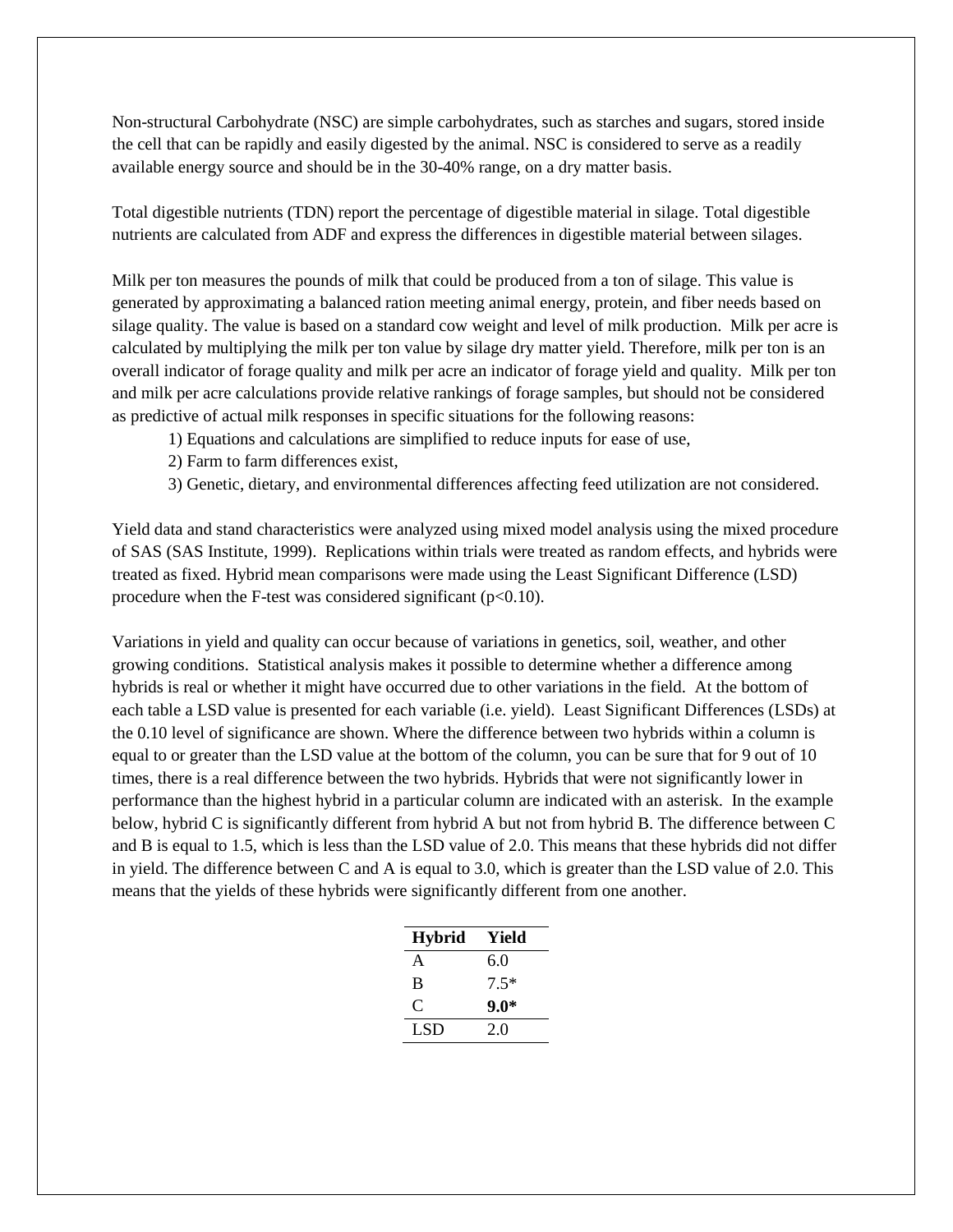## **RESULTS**

Weather data is recorded with a Davis Instrument Vantage PRO2 weather station, equipped with a WeatherLink data logger at Borderview Research Farm in Alburgh, VT. May and June were wetter than normal with an additional 6.88 inches (based on 1981-2010 data), however, July, August, and September all had less precipitation than normal (Table 4). June, August, and September had lower than normal average temperatures (based on 1981-2010 data). There were an accumulated 2,259 Growing Degree Days (GDDs) at a base temperature of 50 degrees Fahrenheit. This was 22 less GDDs than the historical 30-year average for May-September.

| Alburgh, VT                       | May  | June              | July    | August  | September |
|-----------------------------------|------|-------------------|---------|---------|-----------|
| Average temperature $(^{\circ}F)$ | 59.1 | 64.0              | 71.7    | 67.7    | 59.3      |
| Departure from normal             | 2.7  | $-1.8$            | 1.1     | $-1.1$  | $-1.3$    |
|                                   |      |                   |         |         |           |
| Precipitation (inches)            | 4.79 | $9.23 \text{ }$ 1 | 1.89    | 2.41    | 2.20      |
| Departure from normal             | 1.34 | 5.54              | $-2.26$ | $-1.50$ | $-1.44$   |
|                                   |      |                   |         |         |           |
| Growing Degree Days (base 50°F)   | 312  | 427               | 677     | 554     | 289       |
| Departure from normal             | 113  | $-47$             | 37      | $-27$   | $-29$     |

| Table 4. 2013 weather data for Alburgh, VT. |  |  |  |
|---------------------------------------------|--|--|--|
|---------------------------------------------|--|--|--|

 $\backslash$ 

Based on weather data from a Davis Instruments Vantage Pro2 with WeatherLink data logger. Historical averages are for 30 years of NOAA data (1981-2010) from Burlington, VT.

ⱡ June 2013 precipitation data based on National Weather Service data from cooperative stations in South Hero, VT. [\(http://www.nrcc.cornell.edu/page\\_summaries.html\)](http://www.nrcc.cornell.edu/page_summaries.html)

The average yield for the short season corn trial was 22.7 tons acre<sup>-1</sup> at 35% dry matter (DM). The Mycogen variety 'TMF2Q427' yielded significantly higher (29.7 tons ac<sup>-1</sup>) than most other varieties evaluated (Table 5). Other high yielding varieties include: Pioneer 'P9690AM' (29.6 tons ac<sup>-1</sup>), Dekalb 'DKC43-10' (28.2 tons ac<sup>-1</sup>), T.A. Seeds 'TA304-02ND' (26.4 tons ac<sup>-1</sup>), Dekalb 'DKC44-13' (25.9 tons ac), and Mycogen 'X12301S3' (25.1 tons  $ac^{-1}$ ). Yields ranged from 16.3 to 22.7 tons  $acre^{-1}$ . The average harvest (DM) for the trial was 41.2% (or 58.8% moisture content). The lowest DM was the Mycogen variety 'TMF2Q298' at 35.4% DM. The corn was harvested at less than ideal moistures due to wet conditions prior to harvest. Two varieties, Mycogen 'TMF2Q298' and T.A. Seeds 'TA33322DRR1B' had the lowest leaf disease rating of 1.00. The variety with the highest level of leaf disease was the Seedway variety 'SW3937' with a rating of 6.67.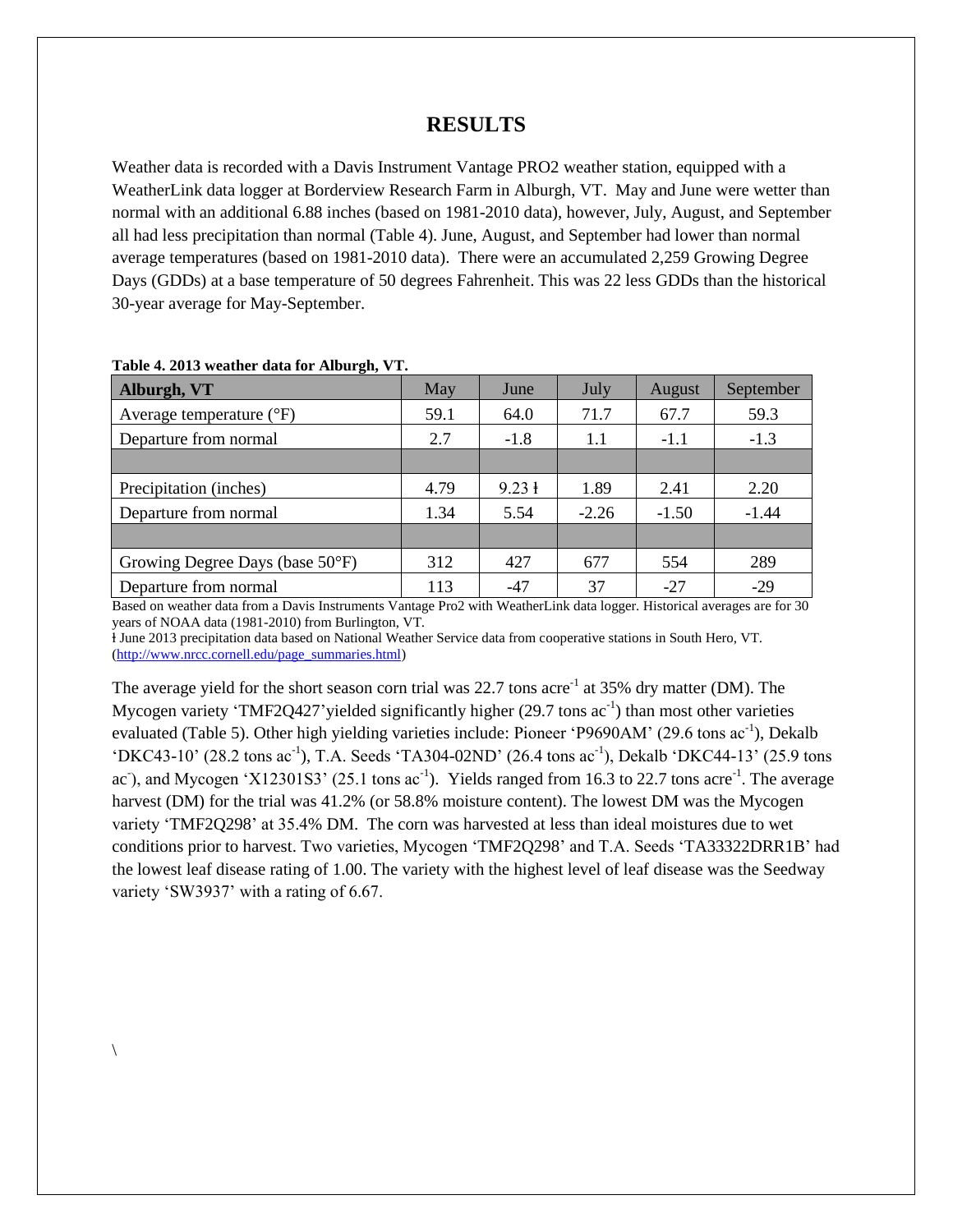| <b>Hybrid</b>       | RM    | <b>Harvest</b> | <b>Yield</b>   | <b>Plant</b> |
|---------------------|-------|----------------|----------------|--------------|
|                     |       | DM             | 35% DM         | disease      |
|                     |       | $\%$           | tons $ac^{-1}$ | $1-10$ scale |
| <b>SW2184RR</b>     | 83    | 42.7           | 17.5           | 5.00         |
| 2H079               | 79    | 43.0           | 19.9           | 6.33         |
| 2R158               | 83    | 48.5           | 19.1           | 5.67         |
| <b>SW3804RR</b>     | 95-97 | 40.4           | 24.4           | $2.00*$      |
| <b>DKC36-30</b>     | 86    | 42.1           | 24.7           | $2.00*$      |
| DKC43-10            | 93    | $40.0*$        | $28.2*$        | $1.33*$      |
| <b>DKC43-48</b>     | 93    | 38.2*          | 23.3           | $1.67*$      |
| DKC44-13            | 94    | 39.0*          | 25.9*          | $1.33*$      |
| F2F298              | 88    | 42.0           | 16.3           | 4.67         |
| F <sub>2F</sub> 343 | 92    | 41.3           | 19.1           | 3.67         |
| F2F387              | 95    | $37.0*$        | 22.3           | 4.00         |
| P9690AM             | 93    | 43.7           | $29.6*$        | $3.33*$      |
| P9917AMX            | 93    | 40.7           | 23.0           | $1.33*$      |
| SW2901L             | 86    | 42.4           | 24.9           | $1.67*$      |
| SW3937              | 94-96 | 44.3           | 18.4           | 6.67         |
| TA290-31            | 89    | 44.7           | 22.7           | $3.33*$      |
| TA304-02ND          | 89    | 38.7*          | $26.4*$        | $1.67*$      |
| TA33322DRR1B        | 91    | 39.4*          | 21.5           | $1.00*$      |
| TA370-30            | 92    | 41.8           | 20.2           | $2.67*$      |
| TA451-31            | 95    | $39.2*$        | 24.1           | $1.67*$      |
| <b>TMF2Q298</b>     | 89    | $35.4*$        | 20.0           | $1.00*$      |
| <b>TMF2Q427</b>     | 96    | 38.7*          | $29.7*$        | $1.33*$      |
| X12301S3            | 91    | 41.8           | $25.1*$        | $3.00*$      |
| X12309GH            | 93    | 42.7           | 19.8           | 5.00         |
| X13004XR            | 80    | 47.0           | 21.6           | 6.00         |
| X13322GM            | 94    | 41.0           | 22.9           | 3.67         |
| X13432S3R1          | 93    | $37.2*$        | 23.2           | $1.33*$      |
| LSD(0.10)           |       | 4.81           | 4.68           | 2.48         |
| <b>Trial Mean</b>   |       | 41.2           | 22.7           | 3.05         |

**Table 5. Harvest characteristics of 27 short season corn silage varieties – Alburgh, VT, 2013.**

Treatments indicated in bold had the top observed performance.

\* Varieties that did not perform significantly lower than the top performing variety in a particular column are indicated with an asterisk.

With the exception of neutral detergent fiber (NDF), all of the other forage quality parameters were significantly different among the 27 varieties evaluated (Table 6). Short season corn variety 'TMF2Q298' (Mycogen) produced the highest CP (7.71%), although this was not statistically different from 'TMF2Q427' (Mycogen), 'SW2184RR' (Seedway), 'F2F387' (Mycogen), 'F2F343' (Mycogen), 'SW3937' (Seedway), 'TA33322DRR1B' (T.A. Seeds), or 'DKC44-13' (Dekalb). The variety with the lowest percent of ADF was '2R158' (Mycogen), although not significant, this variety also had the lowest percent NDF. The BMR variety 'F2F387' (Mycogen) had the highest percent NDFD at 64.3%. The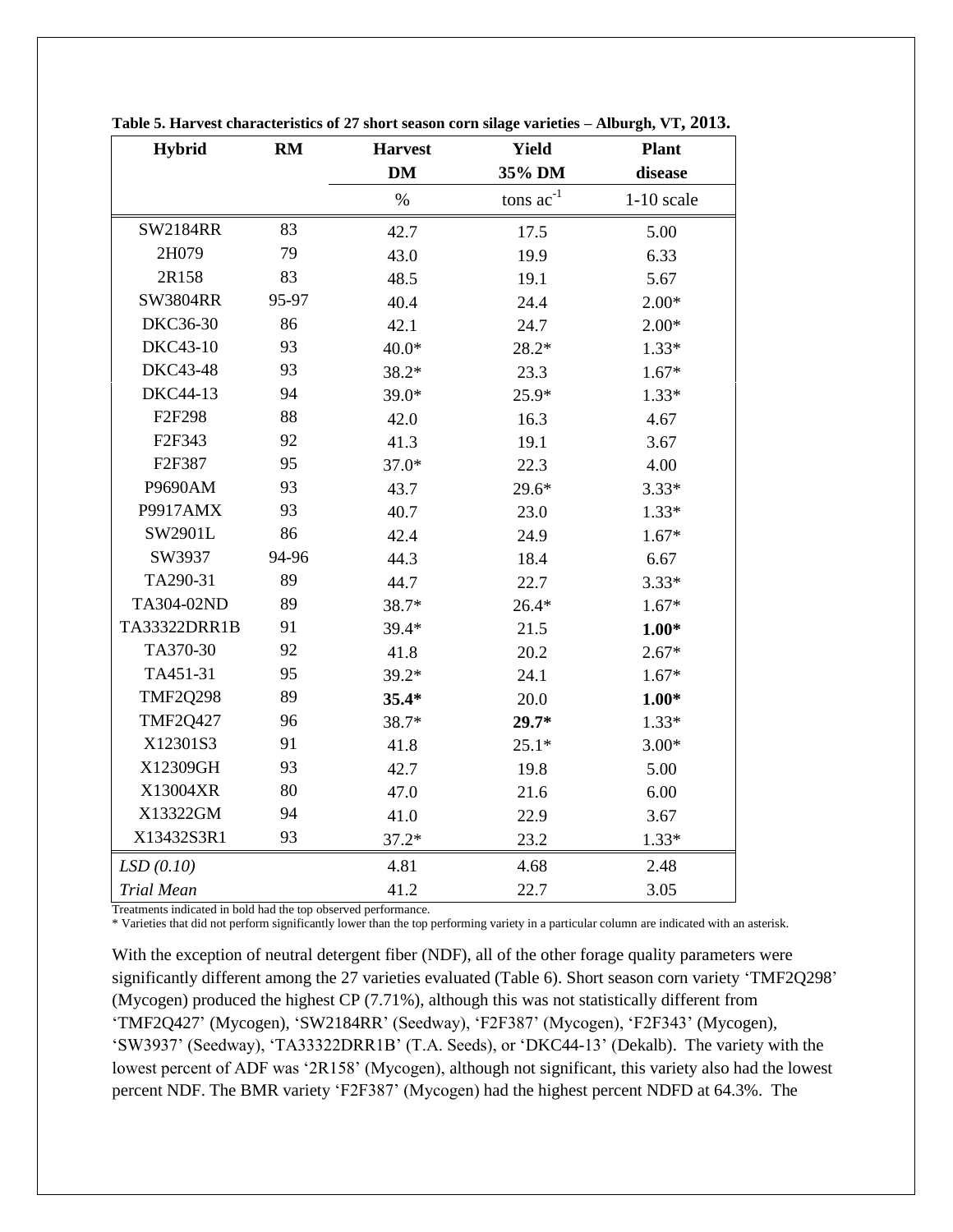Mycogen variety '2R158' had both the highest percent starch (43.2%) and NSC (40.9%). The short season corn variety with highest percent nutrient digestibility (TDN) and NE<sub>L</sub> (Mcal lb<sup>-1</sup>) was 'SW3937' (Seedway), although this was not significantly different from '2R158' (Mycogen), 'F2F298' (Mycogen), 'F2F343' (Mycogen), 'P9917AMX' (Pioneer), 'TA290-31' (T.A. Seeds), 'X12309GH' (Mycogen), 'SW2901L' (Seedway), 'X13004XR' (Mycogen), and 'TA370-30' (TA Seeds). The Seedway variety 'SW3937' had the highest milk per ton-1 with 2938 lbs. Other short season corn varieties with high milk per ton<sup>-1</sup> values were; '2R158' (Mycogen), 'F2F298' (Mycogen), 'F2F343' (Mycogen), 'SW2901L' (Seedway), and 'P9917AMX' (Pioneer). The variety with the highest milk per acre was'TMF2Q427' (Mycogen) at 28183 lbs, however this was not statistically different from 'P9690AM' (Pioneer), DKC43- 10 (Dekalb), TA304-02ND (T.A. Seeds), 'DKC44-13' (Dekalb), 'SW2901L' (Seedway), 'X12301S3' (Mycogen), and 'SW3804RR' (Seedway).

| <b>Hybrid</b>     | <b>RM</b> | Forage quality characteristics |            |            |             |         |            | <b>Milk</b> |                 |                              |                              |
|-------------------|-----------|--------------------------------|------------|------------|-------------|---------|------------|-------------|-----------------|------------------------------|------------------------------|
|                   |           | CP                             | <b>ADF</b> | <b>NDF</b> | <b>NDFD</b> | Starch  | <b>NSC</b> | <b>TDN</b>  | NE <sub>L</sub> | $\overline{\text{ton}^{-1}}$ | $\arctan \sqrt{\frac{1}{2}}$ |
|                   |           | % of                           | % of       | % of       | $%$ of      | $\%$    | $\%$       | $\%$        | Mcal            |                              |                              |
|                   |           | $DM$                           | DM         | <b>DM</b>  | <b>NDF</b>  |         |            |             | $1b^{-1}$       | <b>lbs</b>                   | <b>lbs</b>                   |
| <b>SW2184RR</b>   | 83        | $7.55*$                        | 24.5       | 43.3       | 57.8        | 31.6    | 33.8       | 70.6        | 0.73            | 2721                         | 16736                        |
| 2H079             | 79        | 6.63                           | 23.6       | 41.9       | 58.1        | 35.1    | 35.3       | 70.9        | 0.73            | 2605                         | 18448                        |
| 2R158             | 83        | 6.45                           | $19.8*$    | 36.4       | 50.5        | $43.2*$ | 40.9       | $75.5*$     | $0.79*$         | 2861*                        | 19272                        |
| <b>SW3804RR</b>   | 95-97     | 6.38                           | 22.8       | 39.7       | 49.5        | 39.0*   | 37.4       | 72.6        | 0.75            | 2756                         | 23566*                       |
| DKC36-30          | 86        | 6.31                           | 24.2       | 42.6       | 55.7        | 34.0    | 34.3       | 71.2        | 0.74            | 2664                         | 23099                        |
| DKC43-10          | 93        | 6.50                           | 25.5       | 43.3       | 52.0        | 33.9    | 35.4       | 71.4        | 0.74            | 2684                         | 26651*                       |
| DKC43-48          | 93        | 6.75                           | 25.1       | 44.0       | 53.2        | 32.7    | 34.4       | 70.5        | 0.73            | 2633                         | 21443                        |
| DKC44-13          | 94        | $7.11*$                        | 23.0       | 40.9       | 50.9        | 37.1    | 36.5       | 71.9        | 0.75            | 2742                         | 24915*                       |
| F2F298            | 88        | 6.80                           | $21.7*$    | 39.8       | 60.6        | 38.2    | 38.8       | 75.0*       | $0.78*$         | 2866*                        | 16341                        |
| F2F343            | 92        | $7.39*$                        | 22.1       | 40.8       | 60.2        | 36.7    | 38.0       | $75.0*$     | $0.78*$         | 2911*                        | 19385                        |
| F2F387            | 95        | $7.51*$                        | 24.2       | 43.9       | $64.3*$     | 31.9    | 34.4       | 71.9        | 0.75            | 2782                         | 21686                        |
| P9690AM           | 93        | 6.30                           | 24.2       | 41.1       | 50.4        | 37.6    | 38.2       | 72.9        | 0.76            | 2702                         | 28157*                       |
| P9917AMX          | 93        | 6.40                           | 23.5       | 39.3       | 51.1        | 39.8*   | 39.9       | 74.5*       | $0.78*$         | 2801*                        | 22566                        |
| SW2901L           | 86        | 6.44                           | 22.5       | 38.4       | 54.6        | 38.8*   | 38.4       | $73.5*$     | $0.76*$         | 2807*                        | 24465*                       |
| SW3937            | 94-96     | $7.18*$                        | $21.0*$    | 38.4       | 58.4        | $39.6*$ | 39.7       | 75.9*       | $0.79*$         | 2938*                        | 17991                        |
| TA290-31          | 89        | 5.95                           | 23.2       | 40.7       | 52.7        | 37.7    | 39.3       | $74.1*$     | $0.77*$         | 2722                         | 21676                        |
| TA304-02ND        | 89        | 6.77                           | 24.6       | 42.8       | 53.7        | 34.1    | 34.9       | 71.6        | 0.74            | 2707                         | 25236*                       |
| TA33322DRR1B      | 91        | $7.14*$                        | 24.3       | 41.9       | 52.4        | 36.4    | 37.2       | 73.0        | 0.76            | 2759                         | 20775                        |
| TA370-30          | 92        | 5.94                           | 23.5       | 40.1       | 51.6        | 37.9    | 38.1       | $73.2*$     | $0.76*$         | 2704                         | 19089                        |
| TA451-31          | 95        | 5.95                           | 26.6       | 45.9       | 50.1        | 31.7    | 33.7       | 69.4        | 0.72            | 2457                         | 20719                        |
| <b>TMF2Q298</b>   | 89        | $7.71*$                        | 23.7       | 41.1       | 57.0        | 35.6    | 35.5       | 71.7        | 0.74            | 2779                         | 19712                        |
| <b>TMF2Q427</b>   | 96        | $7.58*$                        | 24.3       | 43.5       | 54.1        | 34.1    | 34.5       | 71.0        | 0.74            | 2714                         | 28183*                       |
| X12301S3          | 91        | 6.13                           | 22.7       | 40.4       | 51.3        | 37.5    | 38.1       | 73.0        | 0.76            | 2677                         | 23651*                       |
| X12309GH          | 93        | 6.12                           | $22.0*$    | 40.1       | 49.4        | $40.2*$ | 39.3       | $74.1*$     | $0.77*$         | 2683                         | 18557                        |
| X13004XR          | 80        | 5.89                           | 23.3       | 41.9       | 52.1        | 36.3    | 38.3       | 73.5*       | $0.76*$         | 2660                         | 19842                        |
| X13322GM          | 94        | 6.28                           | 24.6       | 42.9       | 52.6        | 35.0    | 36.2       | 72.0        | 0.75            | 2688                         | 21583                        |
| X13432S3R1        | 93        | 6.40                           | 23.9       | 41.7       | 50.7        | 36.8    | 36.5       | 72.3        | 0.75            | 2721                         | 22241                        |
| LSD(0.10)         |           | 0.82                           | 2.24       | <b>NS</b>  | 3.59        | 4.95    | <b>NS</b>  | 4.23        | 0.03            | 166                          | 4992                         |
| <b>Trial Mean</b> |           | 6.65                           | 23.5       | 41.4       | 53.9        | 36.4    | 36.9       | 72.7        | 0.75            | 2731                         | 21703                        |

**Table 6. Forage quality of 27 short season corn silage varieties - Alburgh, VT, 2013.**

Treatments indicated in bold had the top observed performance.

NS – no statistical significance was determined between varieties.

\* Varieties that did not perform significantly lower than the top performing variety in a particular column are indicated with an asterisk.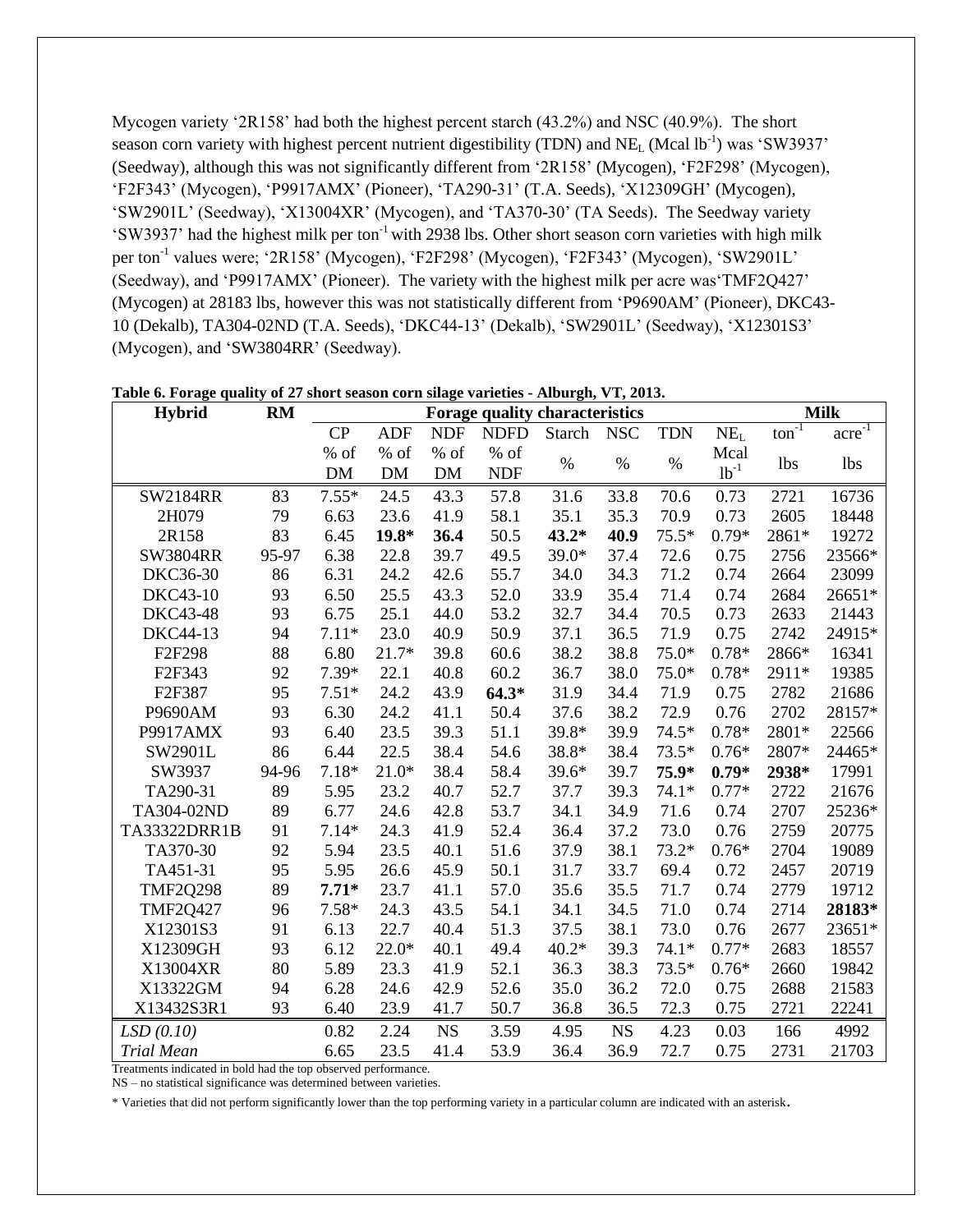Figure 1 displays the relationship between milk per ton and milk per acre for varieties trialed in Alburgh, VT. The dotted lines dividing the figure into four quadrants represent the mean milk per ton and acre for the location. Hybrids that fall above or to the right of the lines performed better than the average, and hybrids below or to the left of the lines performed below average. There were many varieties at the Alburgh location that ranked above average in yield and quality. Varietal selection should be based on the goals of the farm as well as data compared from multiple sites and years.



**Figure 1. Relationship between milk per ton and milk per ac-1 for short season corn silage varieties grown in Alburgh, VT.** *Dotted lines represent the mean milk per ton-1 and milk per ac-1 .*

## **DISCUSSION**

It is important to remember that the results only represent one year of data. The fields dried out and temperatures warmed in April allowing us to plant this trial a week earlier (14-May) than in 2012. However, the cool wet weather in June delayed corn development and resulted in harvesting two weeks later (25-Sep) than the previous year. All varieties reached proper maturity for harvest at Borderview Research Farm in Alburgh, VT. It is important to note that several varieties were higher than the desired 35% DM at the time of harvest. There was no severe lodging of corn stalks. However, there was a high